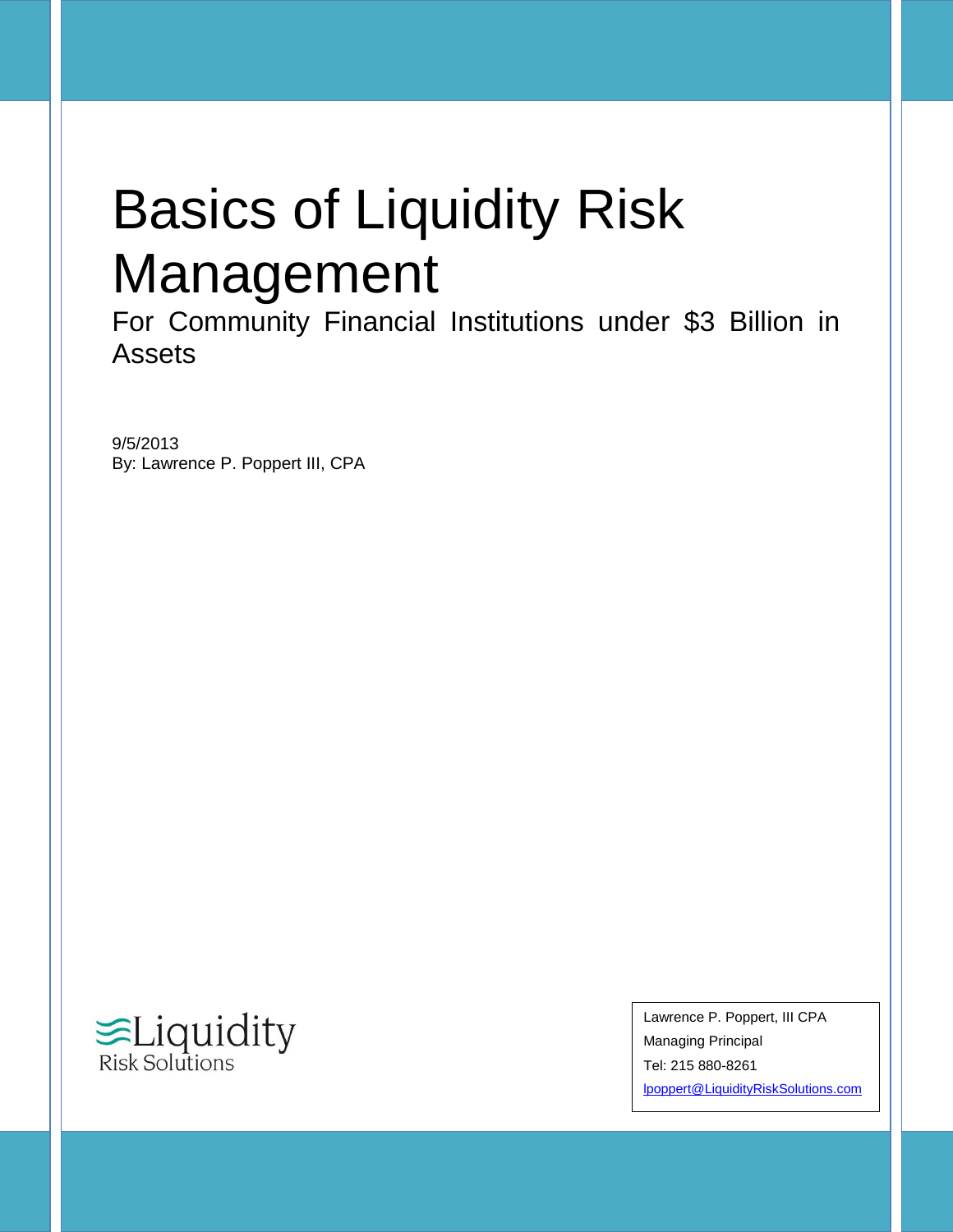

# **Introduction**

Not too long ago, community banks and credit unions could satisfy much of their liquidity management responsibilities by creating annual budgets, liquidity forecasts and maintaining sufficient levels of on balance sheet liquid assets. Some institutions gave little, if any, thought to short term or prolonged liquidity events that could harm the institution, nor was there much regulatory guidance mandating the consideration of such possible events.

More recently, however, through lessons learned during the financial crises of 2008, in conjunction with newly issued regulatory guidance over the past several years, most institutions have created a more comprehensive approach to Liquidity Risk Management. Greater emphasis is being placed on contingency planning and thoughtful metrics to proactively identify potential unexpected liquidity situations, or Liquidity Events.

The main objective of effective Liquidity Risk Management is to develop a comprehensive management process for identification, measuring, monitoring, and controlling liquidity risk. To that end, the management components discussed below represent the basic building blocks

necessary to create a sound Liquidity Risk Management process. These areas are congruent with relevant regulatory guidance on Liquidity Risk Management at the time of this writing. The board and responsible liquidity management oversight committees should understand what is being presented in the liquidity management reports and why. Remember, this is not just an exercise in projecting liquidity; it is a continual planning and evaluation process. For those who have

**"In your peer group, your regulators are now expecting your institution to be compliant with their published Liquidity Risk Management requirements"**

experienced a pervasive liquidity event, they know that previously available solutions start to disappear quickly. Lines of credit that were available suddenly are not. Bank regulators may prohibit new-brokered certificates and deposit retentions may plummet. The more prolonged and severe a liquidity event is, the fewer options will be available to remedy the situation. Therefore, contingency planning is essential. The following basic foundation should exist in a meaningful and compliant Liquidity Risk Management program: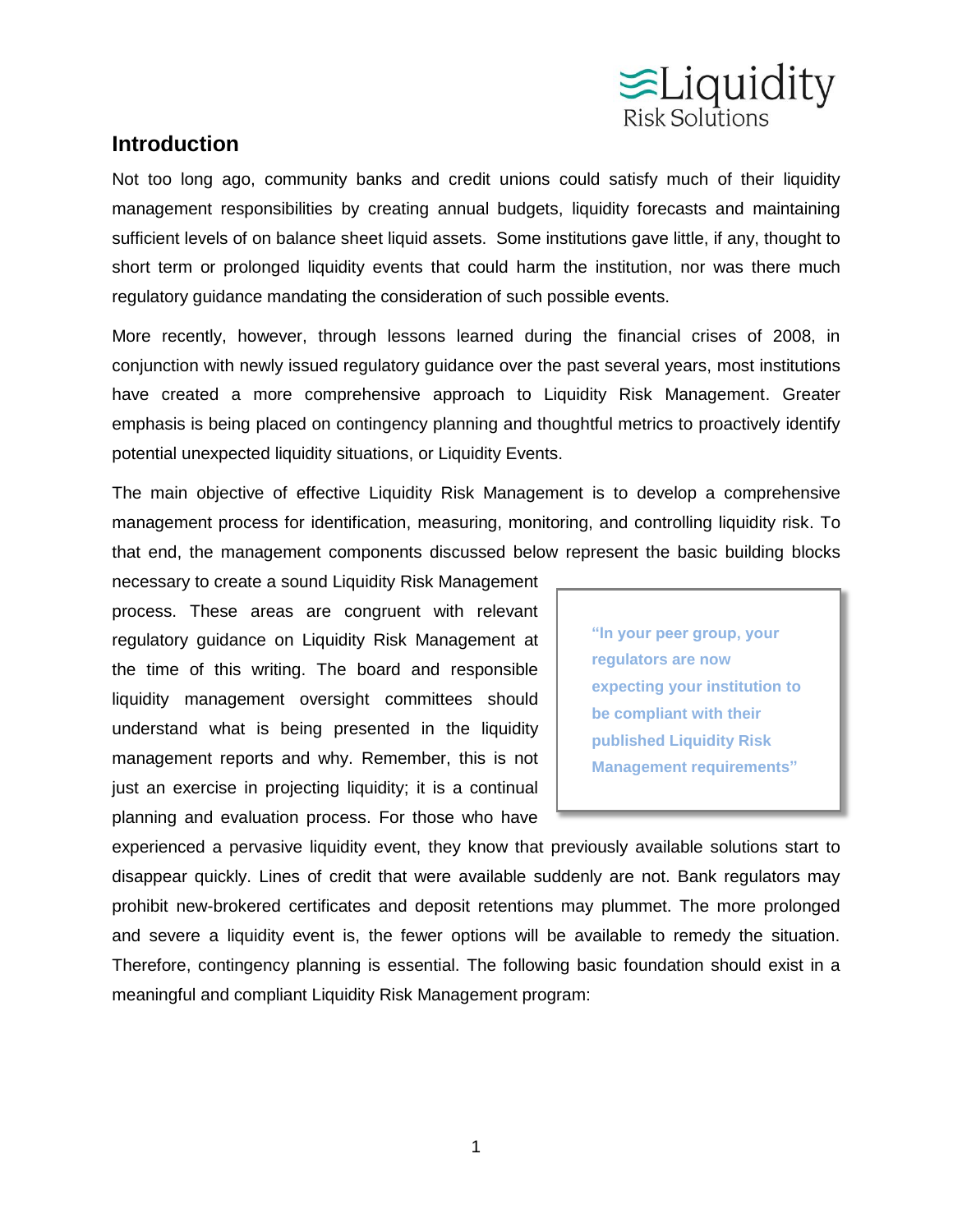

# **Governance**

#### **Oversight**

#### **Board Responsibilities**

According to the Interagency Policy Statement on Fund Management and Liquidity Risk, (March 2010) "the Board of Directors is ultimately responsible for the liquidity risk assumed by the institution". The board's responsibility is to oversee the development of related liquidity risk management strategies, policies and procedures. This can be accomplished either directly, or through a board delegated committee. Ongoing review of information necessary to understand the liquidity risks of the institution, including reviewing the institution's Contingency Funding Plan (CFP) are required. The board must also set the liquidity risk tolerances for the institution, and communicate them to management through board-approved policies.

#### **Senior Management Responsibilities**

Senior management is responsible for ensuring that the institution's liquidity risk is managed in accordance with the board-approved strategies, policies, and procedures. This includes the daily liquidity management and ensuring the liquidity buffer is adequate to address any planned or unplanned liquidity shortfalls. Management should also develop a framework that allows measurement, monitoring and reporting on the liquidity risk profile of the institution.

Management is also responsible for developing liquidity scenarios and the accompanying Early Warning Indicators (EWIs) necessary to identify potential liquidity events, and to stress test key assumptions within the varying stress levels of the liquidity scenarios. The CFP should be tested and reviewed regularly. All assumptions used in liquidity risk reporting should be transparent, documented, and approved by the board of directors, or its designated committee.

#### **Regulatory Compliance**

In your peer group, your regulators are now expecting your institution to be compliant with published Liquidity Risk Management requirements. Compliance with these regulations have been expected from larger institutions for some time, but are now common examination comments for affected community institutions, especially those with other challenges, such as asset quality or capital adequacy.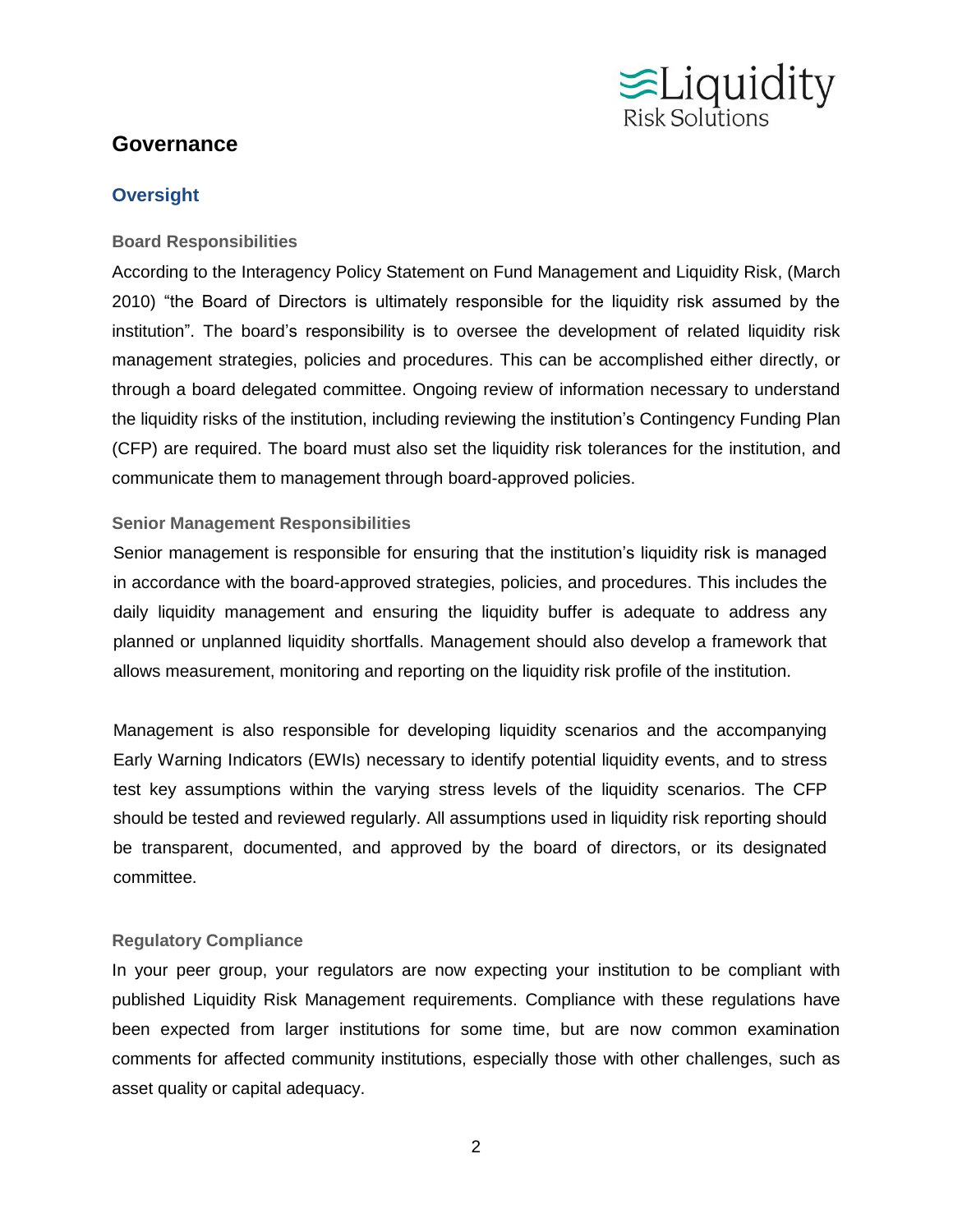

## **Planning**

#### **Contingency Funding Plan (CFP)**

Once a liquidity event is in process, the institution's ability to address the event and take remedial action become more limited as time passes. Therefore, all financial institutions must have a Contingency Funding Plan (CFP) document. "A CFP provides a documented framework for managing unexpected liquidity situations. The objective of the CFP is to ensure that the institution's sources of liquidity are sufficient to fund normal operating requirements under contingent events"<sup>1</sup>. The Contingency Funding Plan is the roadmap that is used to plan for, identify and manage all stages of the liquidity event.

There are various types of liquidity events that should be articulated in the institution's Scenarios (discussed below). Some originate as a result of internal circumstances (institution

specific), while others are the result of external factors. Liquidity events can be of short duration, such as a sudden operations loss, or the event could be prolonged, such as capital deterioration resulting from loan losses. Therefore, to properly manage liquidity events under different circumstances, multiple liquidity event scenarios should be

**"We have seen many institutions caught by surprise by their regulator's comments for non-compliance. What was appropriate for last year's examination, may not be for your next one"**

developed and their related expected cash flows modeled, for each scenario, at each level of stress.

Once the scenarios are developed, and the potential amount and timing of the liquidity needs are identified in these scenarios, the CFP can then address two important aspects of liquidity management. That is, knowing when the liquidity event is materializing, and what steps need to be implemented to manage the event. Predicting the event and assessing the levels of stress and timing are typically accomplished using Early Warning Indicators, as discussed below. EWI's are also, what generally determines the possible invocation of the CFP. Managing the event is delineated within the CFP itself.

For community financial institutions, an appropriate CFP will address:

Early identification of the of possible liquidity event utilizing Early Warning Indicators

<sup>&</sup>lt;sup>1</sup> INTERAGENCY POLICY STATEMENT ON FUNDING AND LIQUIDITY RISK MANAGEMENT March 17, 2010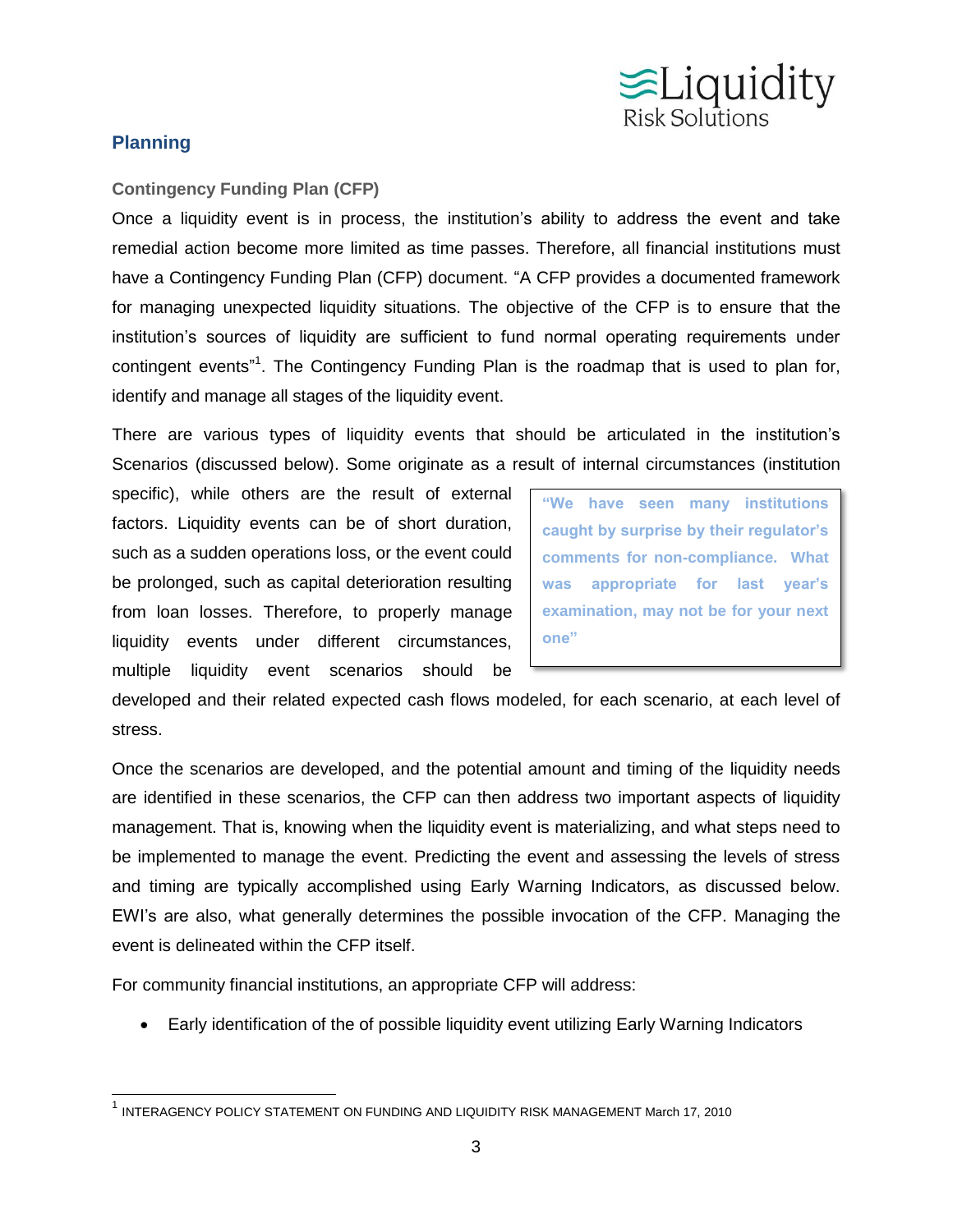

- Identifying the number of triggers or EWIs that would cause the CFP to be invoked or escalated (once invoked)
- Establishing contingency plans for dealing with cash flow shortfalls of any nature
- Delineate clear policies and action plans to manage and monitor potential liquidity events at all severity levels
- Establishing a Liquidity Event Management Team which will create clear lines of responsibilities, communication and reporting before and during a liquidity event
- Identification of alternative liquidity sources (sale of assets/additional sources of funds)
- The potential impact that Prompt Corrective Action (PCA) could have the on the financial institution, if it were to become less than well capitalized

#### **Risk Tolerances**

One of the more difficult responsibilities the board must fulfill with respect to liquidity management is establishing the institution's liquidity risk tolerance. There are several considerations the board must weigh while establishing the risk tolerance of the institutions. The institution's earnings and capital, available liquidity, projected liquidity, regulatory expectations and the likelihood of a disruption of funding should all be contemplated. There is also an

inherent tradeoff between liquidity risk and short-term profits. Maintaining high liquid balances on the balance sheet will generally negatively affect earnings, but will reduce liquidity risk, (and viceversa). Therefore, risk limits should consider the strength of the organization, the ability to convert financial instruments to cash, current liquidity projections and stress results as well as other



factors that would affect liquidity. The board of directors with input from management should then define the risk tolerance and associated limits, and such limits should be made part of the liquidity policy.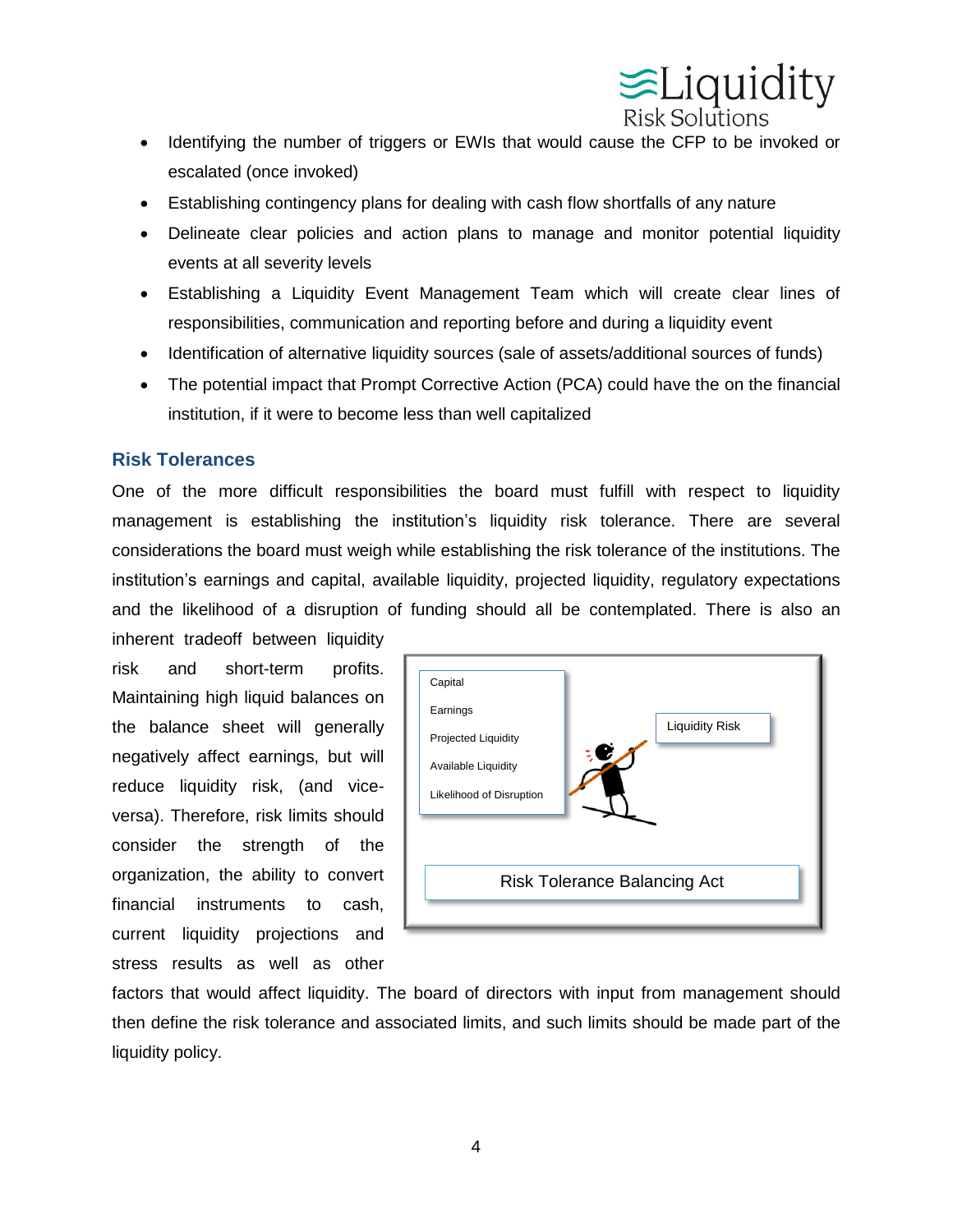

## **Measurement**

#### **Use of Liquidity Scenarios**

When discussing Scenarios in the context of Liquidity Risk Management, we are referring to adverse scenarios that could cause temporary, intermediate-term, and/or long-term liquidity disruptions. Identifying these Scenarios prior to their occurrence will allow the institution to plan for, and accordingly, possibly remedy the liquidity disruption in its early stages. Liquidity Scenarios should:

- Include events and circumstances both internal and external to the institution
- Consist of varying levels of increasing stress
- Include assumptions with a long term and short term durations
- Be well documented, with approved and transparent assumptions
- Be monitored using Early Warning Indicators (EWIs)
- Be addressed in the institution's Contingency Funding Plan (CFP)
- Be stress tested, especially key assumptions

#### **Developing Scenarios**

There are various techniques of developing Scenarios. A practical method is to create a chronological story line, where one or more events conspire to create a liquidity event (a disruption to liquidity). Scenarios could have a very short, high-impact effect on liquidity, such as a sudden operating loss due to theft within the organization, or could be more prolonged and chronic, such as capital deterioration resulting from bad loans. This methodology for developing Scenarios is practical, as it will allow the institution to concurrently develop the Early Warning Indicators necessary to determine whether the liquidity event is occurring, and at what level of severity the event is measured, e.g. mild, moderate or severe.

#### **Selecting Assumptions**

Assumptions that drive the base case (forecast) scenario and the stressed scenarios should be well documented and approved. It is not appropriate to apply blanket assumptions such as, "money markets will lose 5%, 10% and 15% under a mild, moderate and severe stress environment, respectively". Assumptions should be supported by empirical data where practicable, such as past performance, or benchmarked to a peer institution if available. Note past performance is not always indicative of future outcomes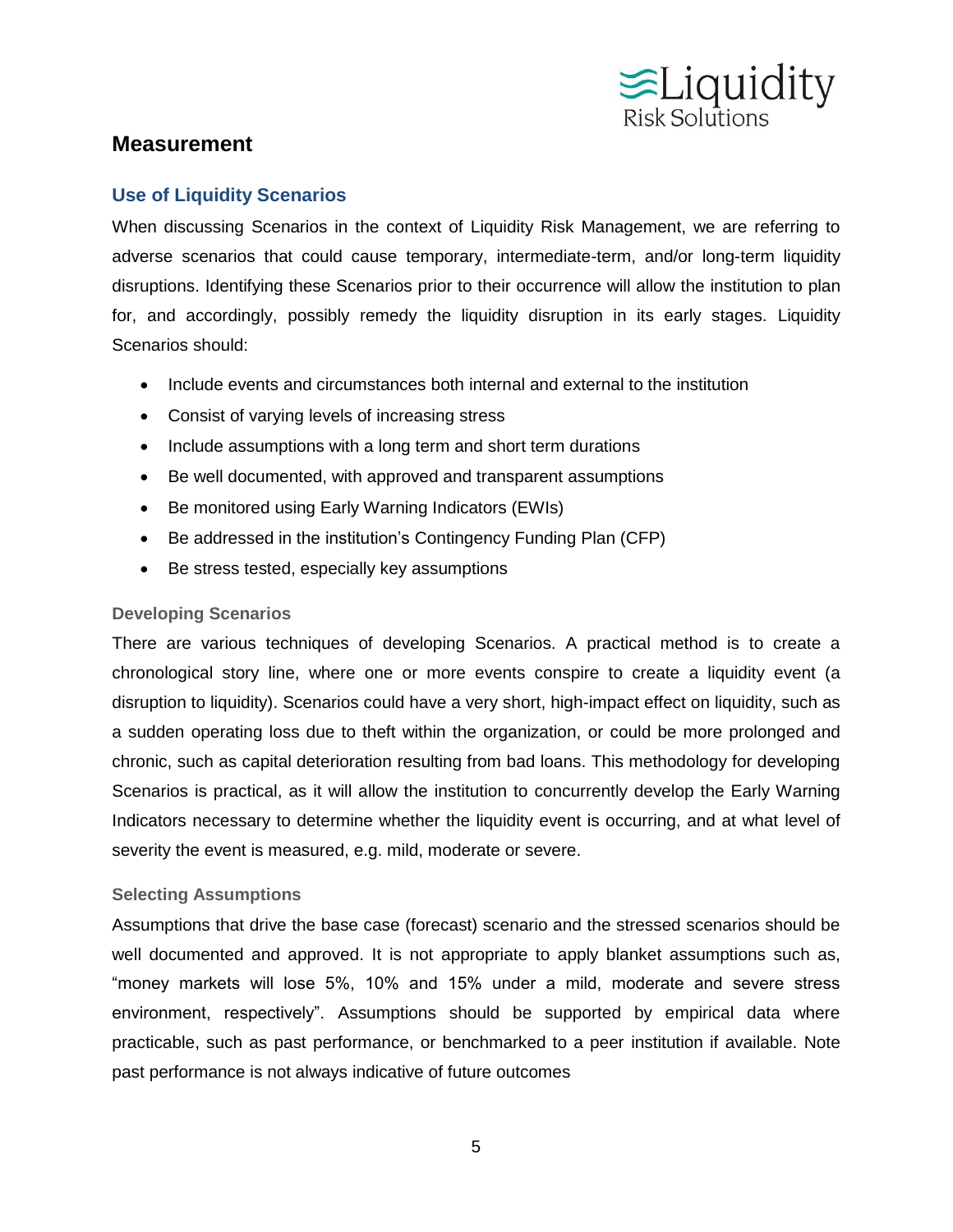

#### **Stress Testing Scenarios**

Once the Scenarios are developed and assumptions documented, the Scenarios should be stress tested. That is, key assumptions that the liquidity model is utilizing should be changed to measure the impact on future liquidity and liquidity sources. These stress tests will typically include deterioration of deposits, increase in customer loan draws and reduction of available borrowings from correspondent institutions. Other stresses could include the inability to obtain brokered certificates, or a reduction in the market value of available collateral (such as securities designated as available-for-sale), which may preclude sales due to the resulting impact to capital, upon recognition of a loss. Stress tests results should be compared to policy limits for compliance, for example, survival horizons.

# **Monitoring**

Monitoring liquidity risk metrics and the results of stress testing are essential parts to the ability to quickly respond to a liquidity crises. Historically institutions have been monitoring their liquidity using common ratios, often found in the Uniform Bank Performance Report for their peer group. However, many of these ratios, if not all, are historic in nature, and are not necessarily indicative of future unforeseen liquidity events. Better practices would be to create additional institution specific and external indicators of liquidity, that are both predictive in nature (as opposed to historical) and relevant to the institution's liquidity event scenarios. These indicators are called Early Warning Indicators.

## **Early Warning Indicators (EWI)**

To recognize the potential emergence of a liquidity event as reflected in the liquidity Scenarios, institutions should develop Early Warning Indicators (EWI), also known as Key Risk Indicators (KRI) or Triggers. These are thresholds, that when breached, alert both Liquidity Risk Managers and Liquidity and/or Asset Liability Committees that a potential (negative) liquidity event may be developing at their institution. EWIs are also the catalyst for the invocation of the institution's Contingency Funding Plan. Early Warning Indicators and their respective limits are selected by the institution, and are made part of the Liquidity Policy and Contingency Funding Plan (CFP).

#### **Using EWI's**

EWI's like most other metrics are monitored and compared to liquidity policy limits and guidelines. The breach of one or more of the EWI's does not necessarily mean that there will be a disruption in liquidity, nor does it mandate the institution to take any specific action, other than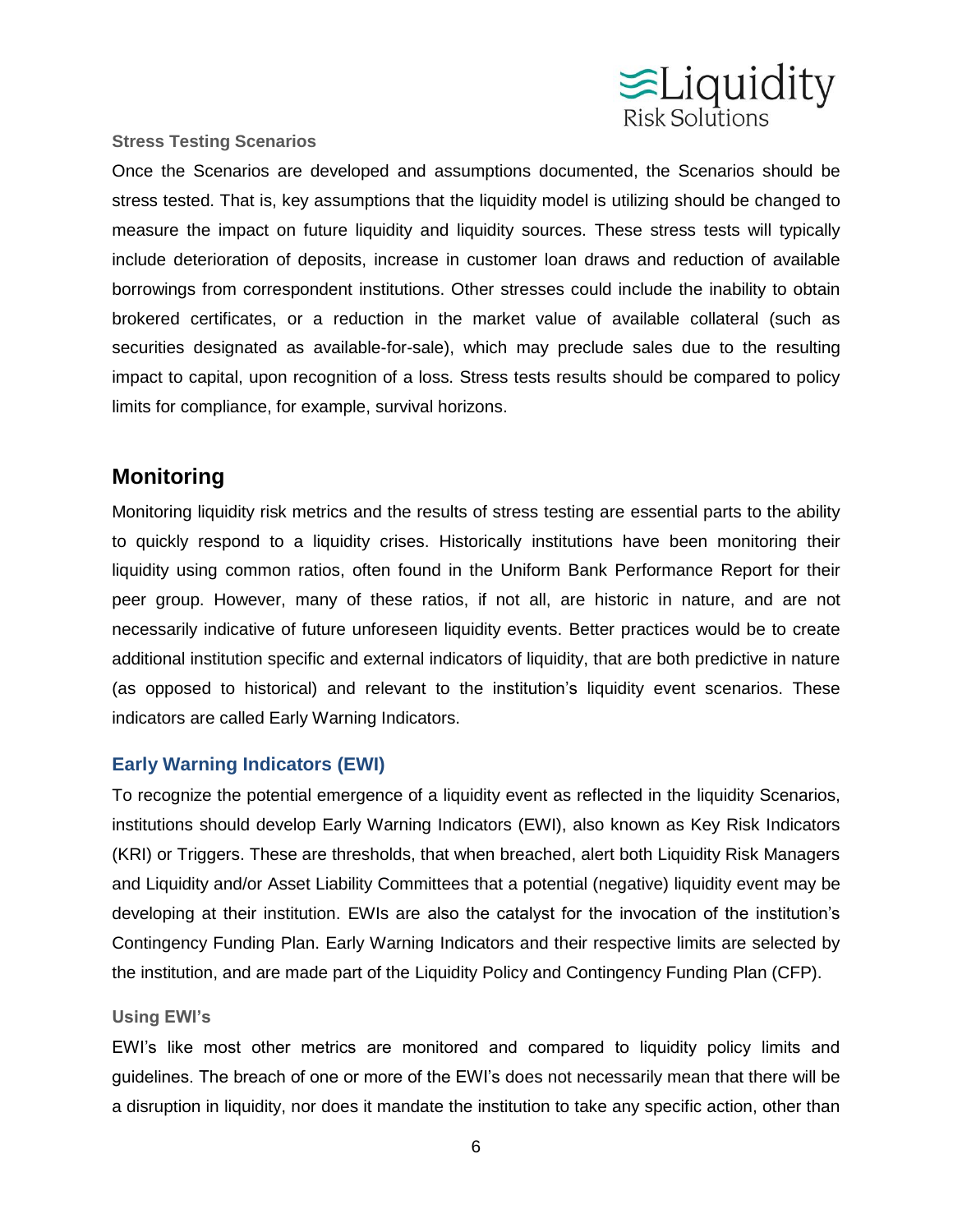

to call a meeting and discuss the cause of the EWIs exceeding their pre-defined policy limits. EWI's are simply a tool to assist management in identifying potential liquidity events as early as possible. After ascertaining the cause of the EWI's exceeding prescribed limits, management may decide to invoke or escalate the CFP, or conclude that there is a valid reason the EWIs were triggered, and may take no further action. As defined in the CFP or liquidity policy, the triggering of a certain number of EWI's exceeding their policy limits should cause an immediate meeting of the liquidity event management team or similar committee for evaluation of the situation.

#### **Selection of EWIs**

Depending on the institution's complexity and risk appetite, anywhere from 10 to 30 EWIs are normally defined. Early Warning Indicators should be quantitative and qualitative in nature. For example, a [non-performing loan to total loan] ratio would be considered a quantitative EWI, whereas qualitative EWIs can typically be answered in a Yes or No fashion. An example of a qualitative EWI could be, "have changes to what is considered acceptable collateral securing our borrowing capacity at the Federal Home Loan Bank been communicated?"

EWIs can also be classified as either lagging or leading indicators. An example of a lagging indicator would be the tier one leveraged capital ratio, as it is calculated using historical data. A leading (or concurrent) indicator by contrast, is one that is based upon current or future data. Leading indicators can be more useful than lagging indicators, especially in the early stages of a liquidity event, as leading indicators may allow the early identification of a potential liquidity event, thus affording the institution more time to address and prepare for the event.

#### **Liquidity Coverage**

#### **Survival Horizons**

All of the pre-defined liquidity event scenarios should be modeled at each level of stress. With four liquidity event scenarios, at three levels of stress, that's 12 scenarios plus the base case.

One of the more important pieces of information your stress tests will convey are the survival horizons. Survival horizons illustrate over what period the available liquidity will be exhausted, in each scenario at each stress level. The governance documents (liquidity policy) should define what the acceptable survival horizons should be for each scenario at each level of stress based upon the institutions risk appetite.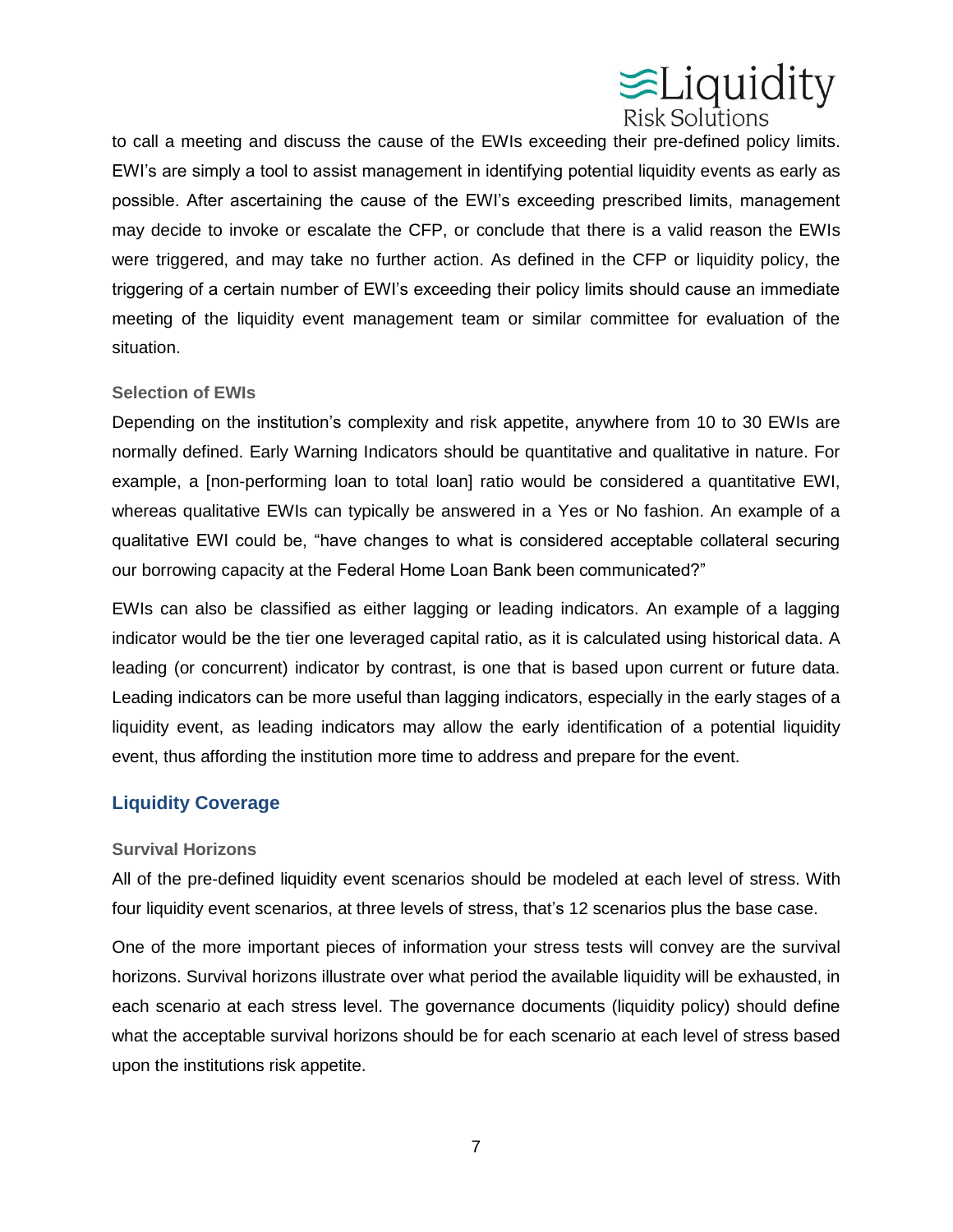

#### **Counter Balancing Capacities (CBC)**

Counter Balancing Capacities are possible options that may increase liquidity, or slow the decline in liquidity. Most common forms of CBC are available lines of credit, available assets that could be readily converted to liquid assets or changes in balance sheet management, such as extending terms of certificates of deposits, or curtailing lending activities. Counter Balancing Capacity should be considered in all of your liquidity management modeling, and presented as a separate part of the liquidity risk management reporting.

# **Reporting**

The two components of reporting that should considered when communicating liquidity risk are content and format. Both should address key assumptions, forecasts and relevant metrics, such as survival horizons. Trend reports should be used where practicable, for example, when reporting Early Warning Indicators. Reports should make it very clear to the reader:

- what liquidity is needed over given time horizons
- what liquidity (and CBC) is available to satisfy that need
- how those results, available liquidity and CBC are impacted when stressed
- what are the survival horizons
- is the institution in compliance with policy limits

Graphical representations of data or summary tables are very helpful when presenting to committee or board members. Detailed data reports and assumptions can be presented in the appendices. It is also useful to present the liquidity risk management reports separate from the ALCO reports. Liquidity risk reports warrant their own discussion, and may sometimes be overshadowed by the voluminous ALCO reports and related discussions at the same committee meeting, if presented concurrently.

# **Note:**

It is clear that regulators expect their institutions to have a comprehensive, well-documented, thoughtful and proactive process in place to properly manage and monitor liquidity risk. No longer is it permissible to meet you institutions liquidity risk responsibilities by just maintaining high levels of liquidity on the balance sheet and present historical liquidity ratios. We have seen many institutions caught by surprise by their regulator's comments for non-compliance with